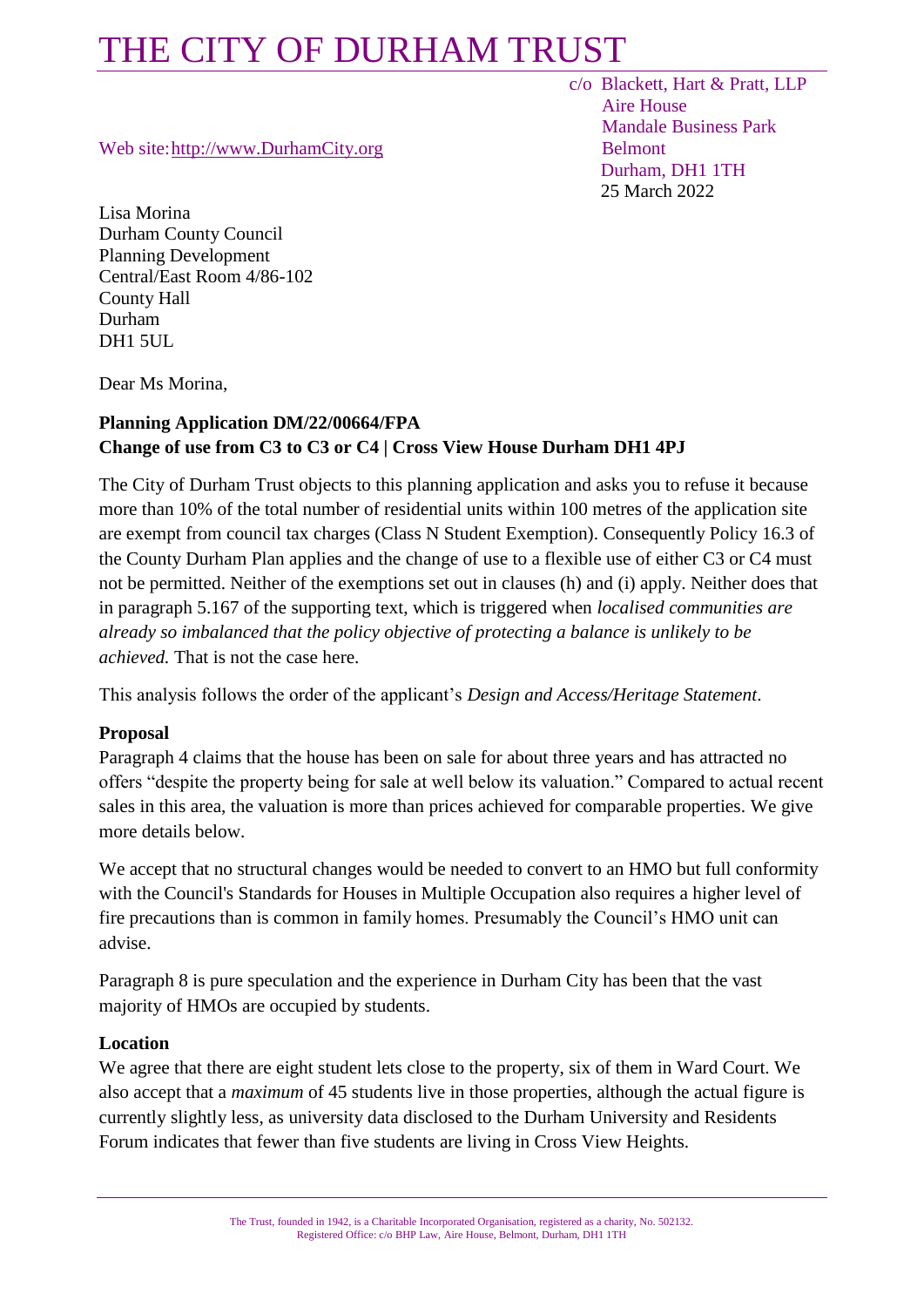The HMO data now on the planning portal indicates that there are 19 student lets within 100 metres of Cross View House, and therefore 71 properties occupied by permanent residents.

Paragraph 13 is correct in stating that 33% of the properties in postcode area DH1 4PJ are HMOs but as there are only three properties in this postcode this means that there is just one HMO. This paragraph also refers to a "significant presence" in Duresme Court but this PBSA is more than 100 metres from Cross View House and on the other side of the busy A167.

We have no comments on paragraphs 14 to 28 of the *Design and Access/Heritage Statement*..

### **Planning Policy**

The summary in paragraphs 29 to 35 is accepted, though for completeness sake the City of Durham Neighbourhood Plan 2021 should also have been mentioned. It is the interpretation of the policies that we take issue with.

The postcode map (figure 4) referred to in paragraph 39 gives a misleading impression because it does not include the actual numbers of exempt student properties and it does not indicate which postcodes fall within a 100m radius of Cross View House. Here is a table showing the same data:

|                     |                        | <b>Class N</b> exemptions |               |
|---------------------|------------------------|---------------------------|---------------|
| <b>Postcode</b>     | <b>Street/property</b> | Percentage                | <b>Number</b> |
| DH1 4PL             | Ward Court             | 100.00%                   | 6             |
| DH1 4PJ             | <b>Cross View Lane</b> | 33.33%                    |               |
| DH1 4NU             | St John's Road         | 7.89%                     | 3             |
| DH <sub>1</sub> 4PA | George Street          | 8.33%                     |               |
| DH <sub>1</sub> 4PD | <b>Monument Court</b>  | 23.33%                    |               |
| DH1 4DT             | Crossgate Peth         | 0.00%                     |               |
| DH1 4DY             | Percy Terrace          | 6.67%                     |               |

As will be seen, the high percentages for postcodes DH1 4PL and DH1 4PJ are not reflected in high absolute numbers. Postcode DH1 4FA is not included in this table because it is more than 100 metres from Cross View House. Its high percentage of students is not surprising because this is the Duresme Court PBSA. The southern parts of postcodes DH1 4NU (St John's Road) and DH1 4DY (Percy Terrace) fall within the 100 metre radius and this is where the student lets are.

The applicant poses the question *Could these be significant factors making it challenging to sell the property as a family home?* Reviewing the evidence, the answer is *no*.

Paragraphs 41 and 42 correctly lead to the conclusion that neither exemptions (h) nor (i) apply, not just in a first reading, but on further examination, as we show below.

Criteria 16.3 (d) to (g) are only applicable should the property meet the other criteria. Nevertheless we do not dispute the broad conclusions, but must point out some errors.

The site is in zone 'P' of the control parking zone, not 'F', as paragraph 58 and figure 6 indicate. But no parking permits should be issued to the residents of Cross View House due to the availability of the double garage and private parking in the unadopted Cross View Lane.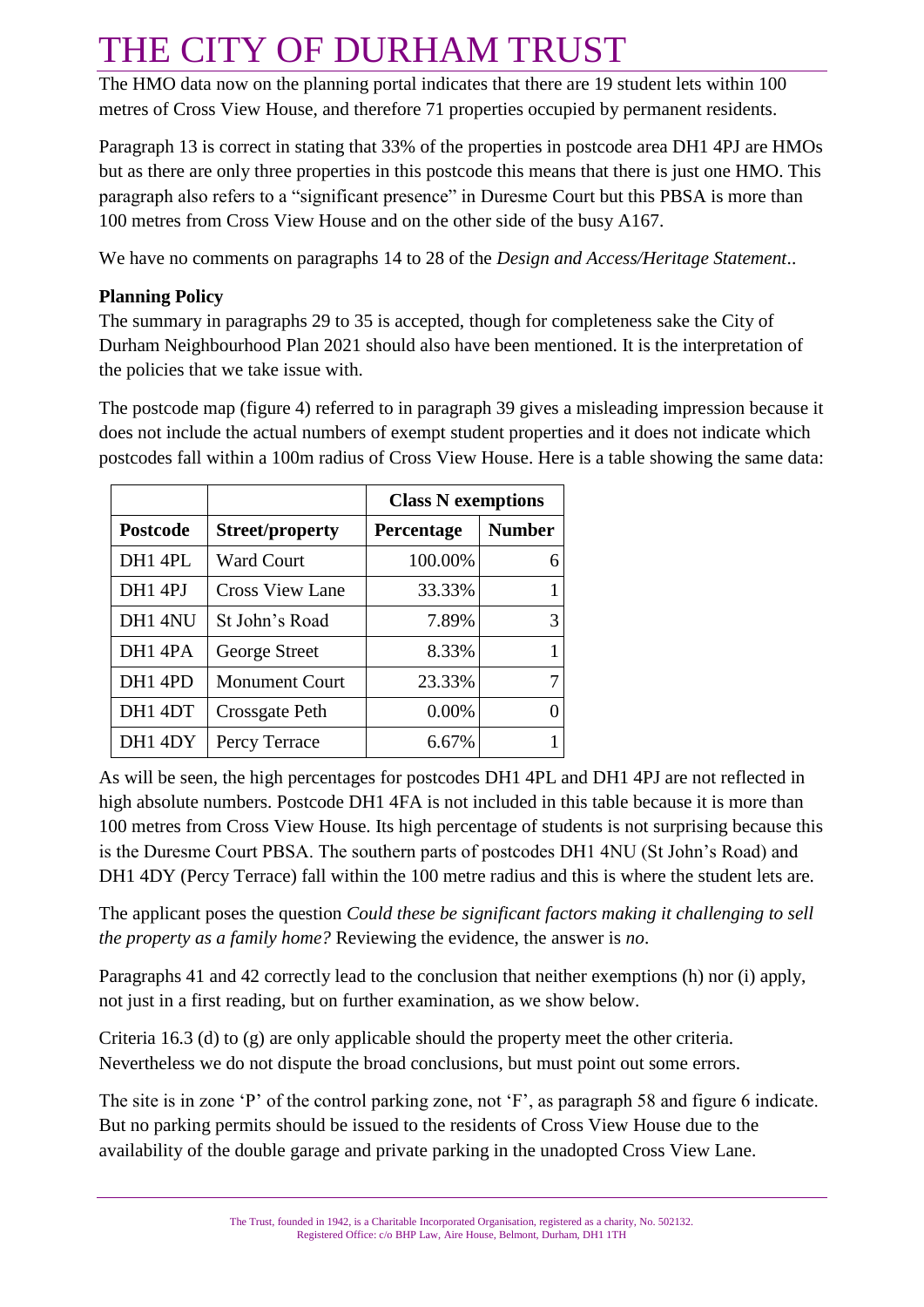The applicant appears to be unaware of the Regulation 7 Direction which came into force on 17 October 2019. This removes the permitted development right to erect *To Let* boards in the Durham City Conservation Area. Paragraph 64 is therefore irrelevant.

As paragraph 3 makes clear, the applicant wishes to sell the property. The matters described in paragraphs 65 and 66 are ones for the eventual purchaser. There is no guarantee that the new owner would not wish to make alterations.

Despite quoting extensively from Policy 16.3, the applicant has not quoted in full supporting text 5.167 on which he relies heavily. Here it is:

- **5.167** The council would like the areas with high concentrations of HMOs to become more mixed. However, there may be some cases where localised communities are already so imbalanced that the policy objective of protecting a balance is unlikely to be achieved. In these cases owners of Class C3 dwellings may find difficulty in finding a purchaser for continued Class C3 use and may therefore wish to change to Class C4/HMO use. In considering whether to make an exception in such cases the council will have regard to things such as:
	- the proportion of existing Class N council tax exempt properties within 100 metres of the application site and their impact upon the character of the area in terms of whether such a concentration might be likely to affect the amenity of normal family life;
	- there is documented evidence of unsuccessful active marketing of the property as a Class C3 dwelling, with at least one recognised estate agent at local market levels, over a continuous period of at least 12 months; or
	- other circumstances where the applicant can provide evidence which confirms that the policy restriction is causing severe personal hardship.

This area does not have a high concentration of HMOs. The percentage is 22% within 100 metres. The localised community is not imbalanced. Indeed, if one excludes Monument Court, which is on the far side of the busy A690 and not part of the localised community, the percentage falls to 20%. The wording is "In considering whether to make an exception in such cases" but this is not such as case so the issues described in the bullet points do not arise.

Nevertheless, for the sake of completeness, we shall consider them.

### **Potential Anti-Social Behaviour**

Appendix 1 of the *Design and Access/Heritage Statement* shows, over 18 pages, very limited anti-social behaviour in the vicinity of the application site. Clicking the link labelled *Download area crime data* leads to the<https://data.police.uk/data> website from which further details of the crimes may be seen. These are shown below. This shows all crime (25 cases), of which antisocial behaviour amounted to 10 cases in three years. By way of contrast, in the same period Laburnum Avenue saw 50 reported crimes, 40 of which were anti-social behaviour.

| <b>Month</b> Location                                  | Crime type            | Last outcome category    |
|--------------------------------------------------------|-----------------------|--------------------------|
| 2019-01 On or near George Street Other crime           |                       | Court result unavailable |
| 2019-02 On or near Percy Lane                          | Anti-social behaviour |                          |
| 2019-02 On or near Percy Lane                          | Anti-social behaviour |                          |
| 2019-05 On or near George Street Anti-social behaviour |                       |                          |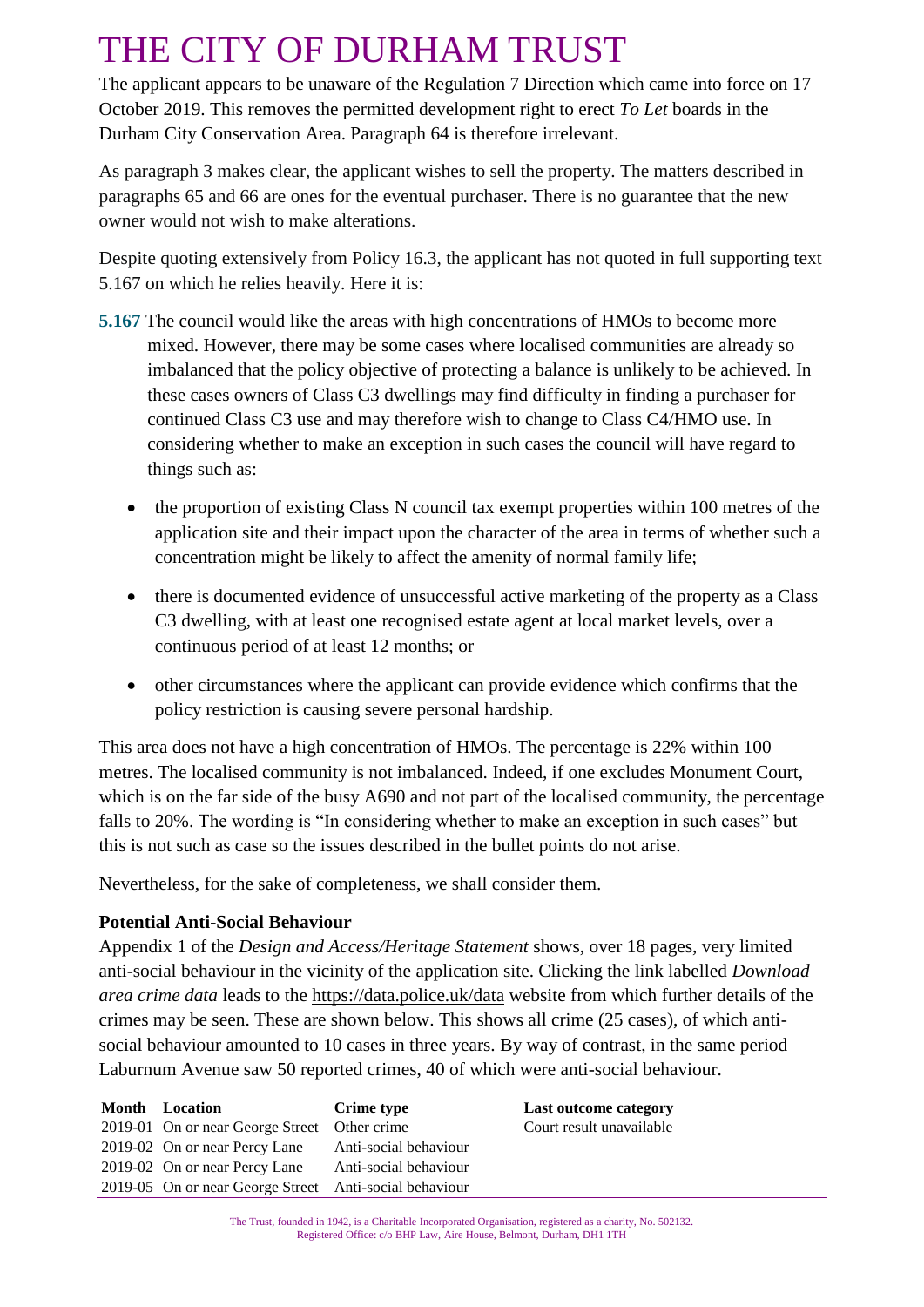| <b>Month</b> | Location                                                | <b>Crime</b> type                                        | Last outcome category                                                      |
|--------------|---------------------------------------------------------|----------------------------------------------------------|----------------------------------------------------------------------------|
|              | 2019-07 On or near St John's Road Anti-social behaviour |                                                          |                                                                            |
|              | 2019-10 On or near Percy Lane                           | Other crime                                              | Further investigation is not in the public interest                        |
|              | 2019-11 On or near George Street                        |                                                          | Violence and sexual offences Investigation complete; no suspect identified |
|              | 2020-01 On or near George Street                        | Bicycle theft                                            | Investigation complete; no suspect identified                              |
|              | 2020-01 On or near St John's Road                       | <b>Burglary</b>                                          | Unable to prosecute suspect                                                |
|              | 2020-01 On or near Percy Lane                           | Anti-social behaviour                                    |                                                                            |
|              | 2020-02 On or near St John's Road                       | Other theft                                              | Investigation complete; no suspect identified                              |
|              | 2020-03 On or near St John's Road Drugs                 |                                                          | Local resolution                                                           |
|              | 2020-03 On or near Percy Lane                           | Anti-social behaviour                                    |                                                                            |
|              | 2020-05 On or near George Street                        |                                                          | Violence and sexual offences Investigation complete; no suspect identified |
|              | 2020-06 On or near George Street                        | Public order                                             | Unable to prosecute suspect                                                |
|              | 2020-06 On or near George Street                        | Violence and sexual offences Court result unavailable    |                                                                            |
|              | 2020-07 On or near George Street                        | Public order                                             | Local resolution                                                           |
|              | 2020-08 On or near George Street                        | Anti-social behaviour                                    |                                                                            |
|              | 2020-08 On or near George Street                        | Violence and sexual offences Unable to prosecute suspect |                                                                            |
|              | 2021-03 On or near George Street                        | Anti-social behaviour                                    |                                                                            |
|              | 2021-03 On or near George Street                        | <b>Burglary</b>                                          | Local resolution                                                           |
|              | 2021-03 On or near George Street                        | Vehicle crime                                            | Investigation complete; no suspect identified                              |
|              | 2021-04 On or near George Street                        | Anti-social behaviour                                    |                                                                            |
|              | 2021-04 On or near George Street                        | Anti-social behaviour                                    |                                                                            |
|              | 2021-04 On or near George Street                        | Other crime                                              | Awaiting court outcome                                                     |

We agree with the applicant's conclusion (paragraph 76) that *it appears that neighbouring properties are suitably well managed and are currently not causing any significant harm to the residential amenity of the area.*

Paragraph 71 asks *Is this high concentration causing noise and disturbance that would likely harm the residential amenity enjoyed by the applicant and his family?* No evidence has been produced to lead one to this conclusion, so yet again the answer is *no*.

Paragraph 77 is speculative.

#### **Unsuccessful active marketing**

The requirement here is for marketing to be *at local market levels*. The Land Registry publishes price paid data, and Appendix 1 shows sales within the vicinity of the application site in the past five years. We have used this to establish what the local market level is, based on what prices were actually achieved.

The first thing to note is that sales have been going through in areas where the Class N percentages are higher than for the application site. For example, in postcode DH1 4EB (42.86%) both 55 The Avenue (5 bedroom - £430,000) and Moreland House (4 bedroom - £450,000) have sold as family homes. The case file for application DM/22/00369/FPA, which is ongoing, shows that 26.5% of the properties within 100 metres of 24 Nevilledale Terrace are class N exempt student properties. Nevertheless both numbers 20 and 29 have sold as family homes within the past five years.

It will be noted that the original asking price of £750,000 was beaten by only three of the properties listed. All of these are clearly in a different class. On checking the next eight properties, down to a sold price of £500,000, all have four or five bedrooms and substantial gardens. It is plain that if the price is right sales can be achieved in this area and the presence of student lets does not deter potential buyers.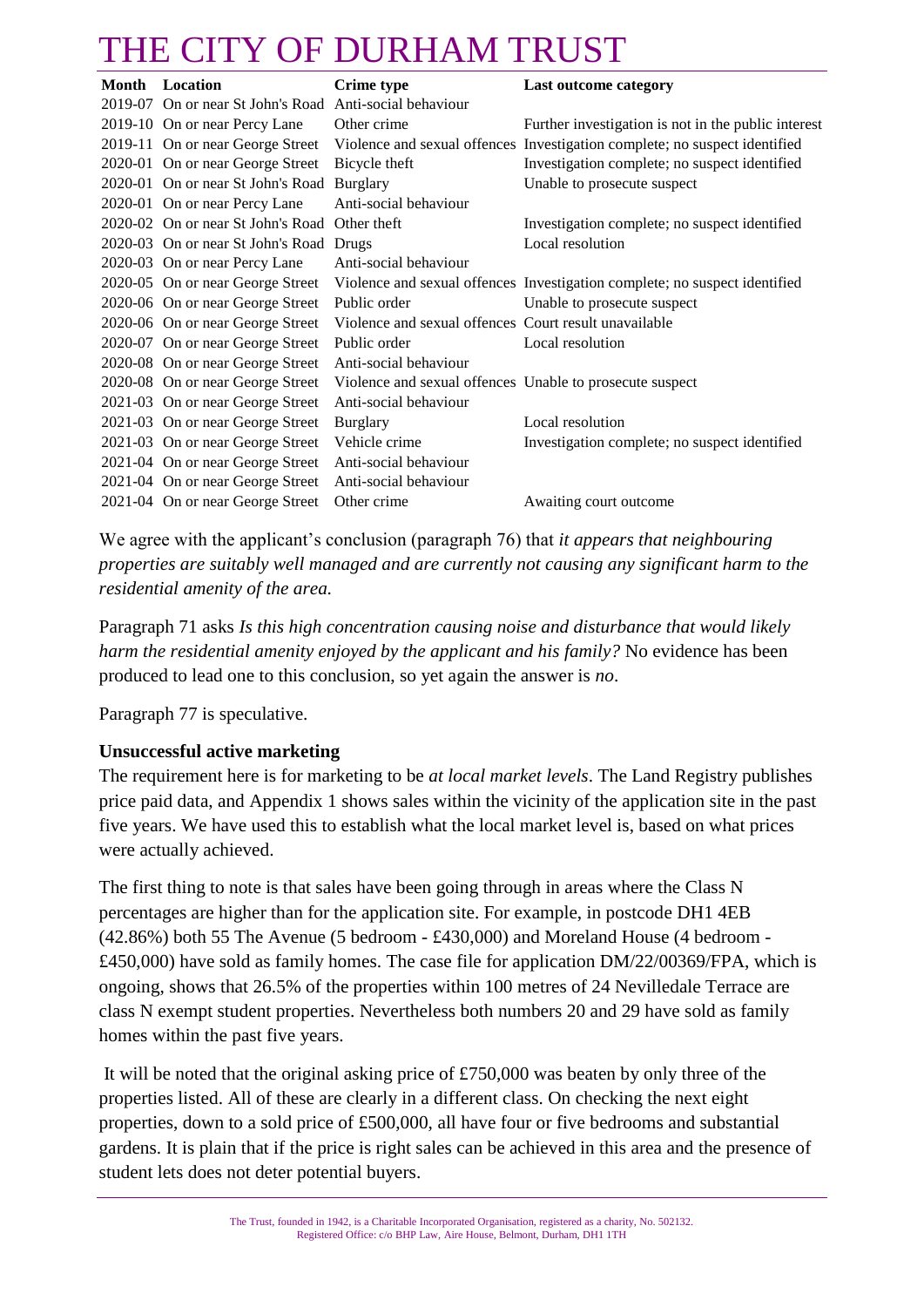Paragraph 87 of the *Design and Access/Heritage Statement* lists six concerns given by potential buyers and the first four of these have nothing to do with student neighbours. Regarding the fifth, there is no evidence that any of the residents of Ward Court or the other two nearby properties have ever caused any problems. The statement in the final bullet point that HMOs constitute a third of the housing mix within a 100m radius of the property is not true. The percentage is 22%, which is two ninths.

We acknowledge the letter from JW Wood Estate Agents, but consider that it underplays the other reasons for a lack of interest in this property. Durham City has two housing markets. Houses with planning permission for C4 or *sui generis* HMO uses command considerably higher prices than those with a C3 use. The asking price of £600,000 anticipates permission to convert this property to an HMO.

#### **Other circumstances and severe personal hardship**

The applicant has cited appeal decision APP/X1355/W/21/3284723 for 8 Laburnum Avenue as setting some form of precedent in the present case. We do not agree.

The trigger for being able to claim an exception is that *localised communities are already so imbalanced that the policy objective of protecting a balance is unlikely to be achieved.* The percentage of student lets around 8 Laburnum Avenue was 72%. Here it is 22%, In fact the proportion of permanent residents living within 100m of Cross View House is roughly equal to the proportion of students living around 8 Laburnum Avenue. The local community is not imbalanced.

The owner of 8 Laburnum Avenue was able to show with extensive diaries the anti-social behaviour he was experiencing. The appeal Inspector concluded "*Having taken the evidence submitted into account I agree that the anti-social behaviour and disturbance which the appellant experiences regularly is beyond that which should be considered acceptable in a residential neighbourhood and amounts to severe personal hardship on the appellant.*" By way of contrast, the applicant here has not produced any evidence of actual anti-social behaviour. Indeed the conclusion (paragraph 76) is that *that neighbouring properties are suitably well managed and are currently not causing any significant harm to the residential amenity of the area.*

The owner of 8 Laburnum Avenue also produced a letter from his GP regarding the impact on his health. There is no such evidence in this case.

We dispute the assertion that *the very high concentration of student occupants in the adjacent properties, compared to the percentage of student exempt properties in the area, is the principal reason the property is not selling as a family home.* The principal reasons are those listed in the first four bullet points of paragraph 87, and an asking price that is considerably more than that achieved in actual recent sales of comparable properties in the area.

### **National Policy**

The NPPF sets out broad principles upon which Local Development Frameworks are built. The County Durham Plan, and specifically its Policy 16.3, was subject to a rigorous Examination in Public, was judged to be consistent with the NPPF, and was adopted on 21 October 2020. The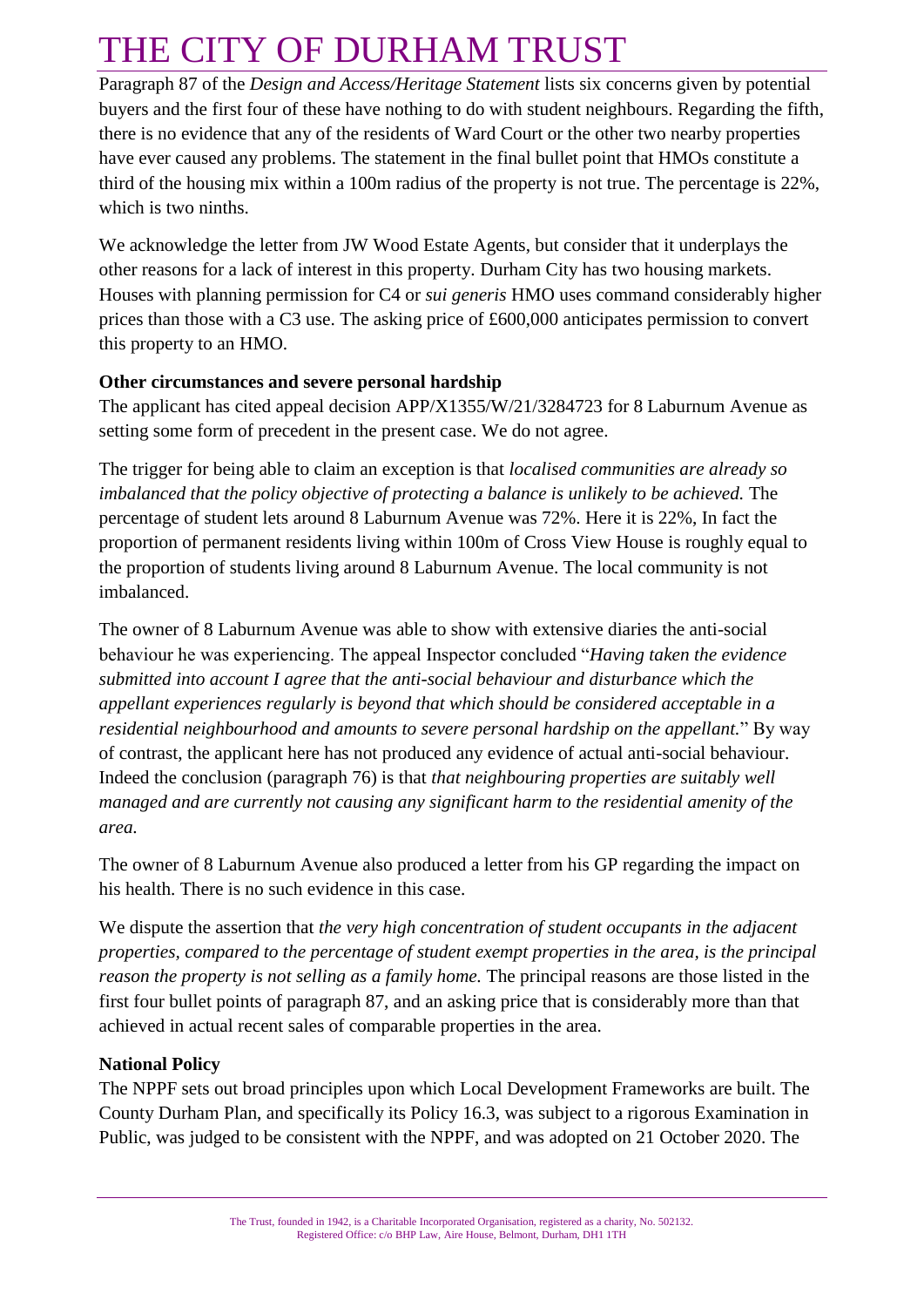current application may be consistent with the NPPF but it most certainly is not consistent with the County Durham Plan.

#### **Conclusion**

As the foregoing shows, Policy 16.3 of the County Durham Plan applies and the change of use to a flexible use of either C3 or C4 must not be permitted. Neither of the exemptions set out in clauses (h) and (i) apply Neither does that in paragraph 5.167 of the supporting text, which is only triggered when *localised communities are already so imbalanced that the policy objective of protecting a balance is unlikely to be achieved.* The applicant has relied on a small number of student lets close to Cross View House, but the criterion set out in paragraph 5.167 is the proportion of existing Class N council tax exempt properties within 100 metres of the application site

Consequently we ask you to refuse this planning application.

Yours sincerely

JOHN LOWE

Chair, City of Durham Trust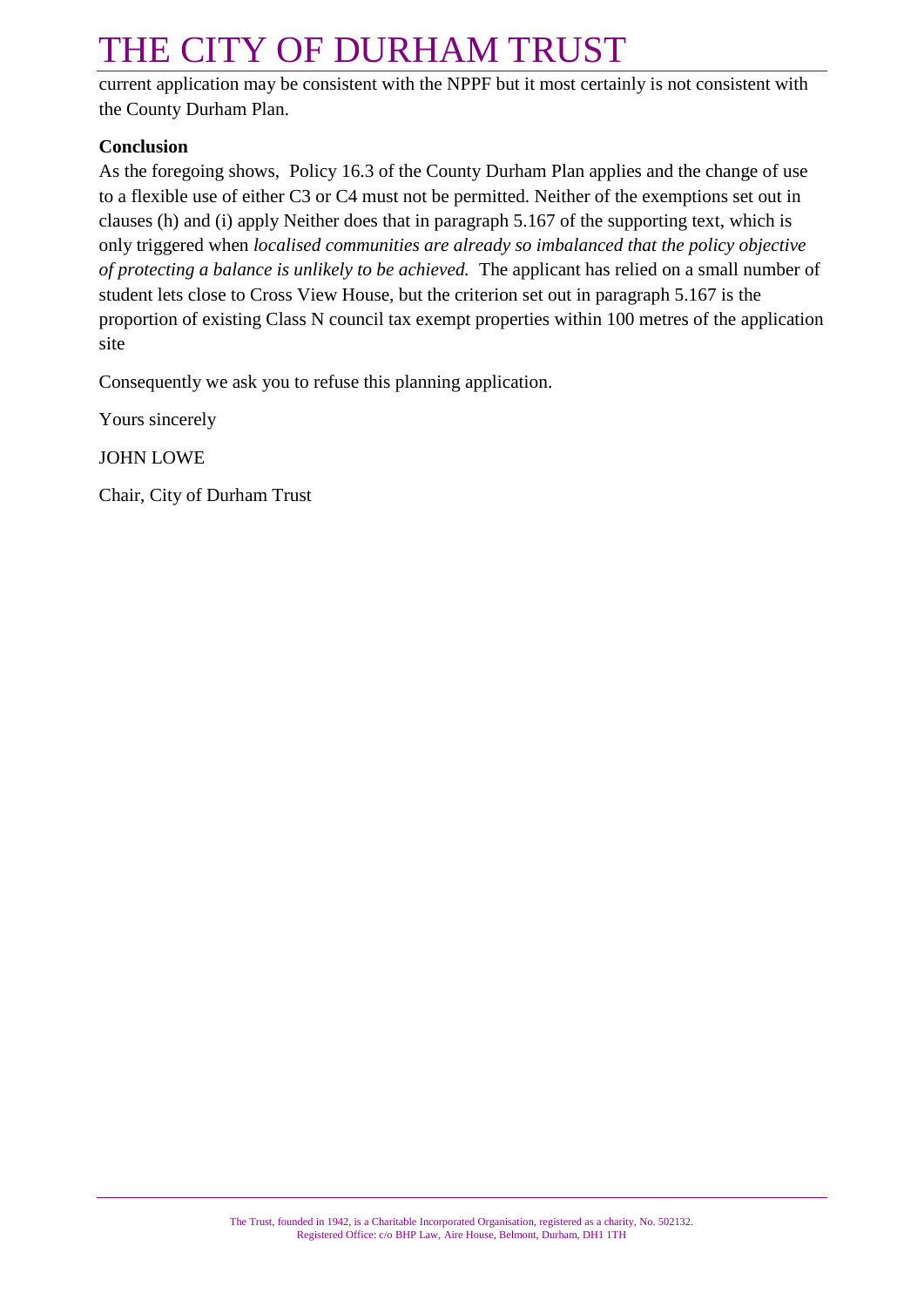### **Appendix 1**

This table shows all the sales in the vicinity (approximately 300 metre radius) of Cross View House within the past five years, as reported to the Land Registry.

|                             |             | <b>Property Freehold or</b> |                                             |
|-----------------------------|-------------|-----------------------------|---------------------------------------------|
| <b>Price paid Deed date</b> | <b>Type</b> | leasehold? Address          |                                             |
| £935,000 2019-04-24         | D           | Freehold                    | Keystone House, The Avenue DH1 4DX          |
| £900,000 2020-12-17         | D           | Freehold                    | Percy House, Percy Lane DH1 4HE             |
| £765,000 2019-08-13         | D           | Leasehold                   | Bramley View, 7, Cross Valley Court DH1 4GD |
| £695,000 2017-06-02         | D           | Freehold                    | Holly Cottage, Crossgate Peth DH1 4DT       |
| £615,000 2017-09-06         | D           | Freehold                    | 6, Copeland Court DH1 4LF                   |
| £605,000 2018-08-17         | D           | Freehold                    | Oaklea, The Avenue DH1 4DX                  |
| £590,000 2020-11-27         | D           | Freehold                    | 62, Archery Rise DH1 4LA                    |
| £550,000 2020-01-06         | D           | Freehold                    | 62, Archery Rise DH1 4LA                    |
| £540,000 2019-06-07         | D           | Freehold                    | Oatlands, Farnley Mount DH1 4DZ             |
| £540,000 2020-01-10         | D           | Freehold                    | 1, Archery Rise DH1 4LA                     |
| £518,300 2019-07-05         | D           | Freehold                    | Heather Lea, Farnley Mount DH1 4DZ          |
| £485,000 2021-03-17         | D           | Freehold                    | 5, Farnley Hey Road DH1 4EA                 |
| £475,000 2019-08-21         | D           | Freehold                    | 32, Archery Rise DH1 4LA                    |
| £453,000 2017-08-14         | D           | Freehold                    | 6, St Johns Road DH1 4NU                    |
| £450,000 2017-03-31         | D           | Freehold                    | Oaklea, The Avenue DH1 4DX                  |
| £450,000 2020-11-06         | T           | Freehold                    | Moreland House, The Avenue DH1 4EB          |
| £445,000 2017-12-15         | D           | Freehold                    | 28, Archery Rise DH1 4LA                    |
| £440,000 2018-09-11         | S           | Freehold                    | 22, Crossgate Peth DH1 4PZ                  |
| £435,000 2021-11-10         | D           | Freehold                    | 4, Archery Rise DH1 4LA                     |
| £435,000 2021-11-10         | D           | Freehold                    | 4, Archery Rise DH1 4LA                     |
| £430,000 2021-06-29         | S           | Freehold                    | 55, The Avenue DH1 4EB                      |
| £420,000 2019-05-24         | D           | Freehold                    | 11, Farnley Ridge DH1 4HB                   |
| £420,000 2018-10-26         | S           | Freehold                    | 9, Crossgate Peth DH1 4PZ                   |
| £399,999 2018-11-30         | D           | Freehold                    | 7, Farnley Ridge DH1 4HB                    |
| £395,000 2020-10-26         | T           | Freehold                    | 20, St Johns Road DH1 4NU                   |
| £395,000 2017-06-21         | T           | Freehold                    | 36, St Johns Road DH1 4NU                   |
| £390,000 2019-06-06         | S           | Freehold                    | 27, Archery Rise DH1 4LA                    |
| £385,000 2020-01-27         | T           | Freehold                    | 20, Nevilledale Terrace DH1 4QG             |
| £383,000 2019-08-15         | D           | Freehold                    | 3, Farnley Ridge DH1 4HB                    |
| £380,000 2018-08-06         | T           | Freehold                    | 7, Brierville DH1 4QE                       |
| £360,000 2020-08-17         | ${\bf S}$   | Freehold                    | 23, Geoffrey Avenue DH1 4PF                 |
| £355,000 2020-11-06         | S           | Freehold                    | Aspen Lodge, Crossgate Peth DH1 4PZ         |
| £350,500 2020-05-29         | D           | Freehold                    | 9, Farnley Ridge DH1 4HB                    |
| £350,000 2021-04-30         | S           | Freehold                    | 13, Geoffrey Avenue DH1 4PF                 |
| £350,000 2017-08-14         | D           | Freehold                    | 9, Ellam Avenue DH1 4PG                     |
| £345,000 2017-08-31         | T           | Freehold                    | 35, The Avenue DH1 4EB                      |
| £343,300 2017-06-21         | T           | Freehold                    | 29, Nevilledale Terrace DH1 4QG             |
| £343,000 2020-12-18         | S           | Freehold                    | 1, Howlcroft Villas DH1 4DU                 |
| £343,000 2017-01-10         | T           | Freehold                    | 32, The Avenue DH1 4EB                      |
| £340,000 2018-09-28         | D           | Freehold                    | Wychwood, Farnley Hey Road DH1 4EA          |
| £330,000 2017-07-14         | T           | Freehold                    | 4, Howlcroft Villas DH1 4DU                 |
| £325,500 2021-05-07         | S           | Freehold                    | 4, Ellam Avenue DH1 4PG                     |